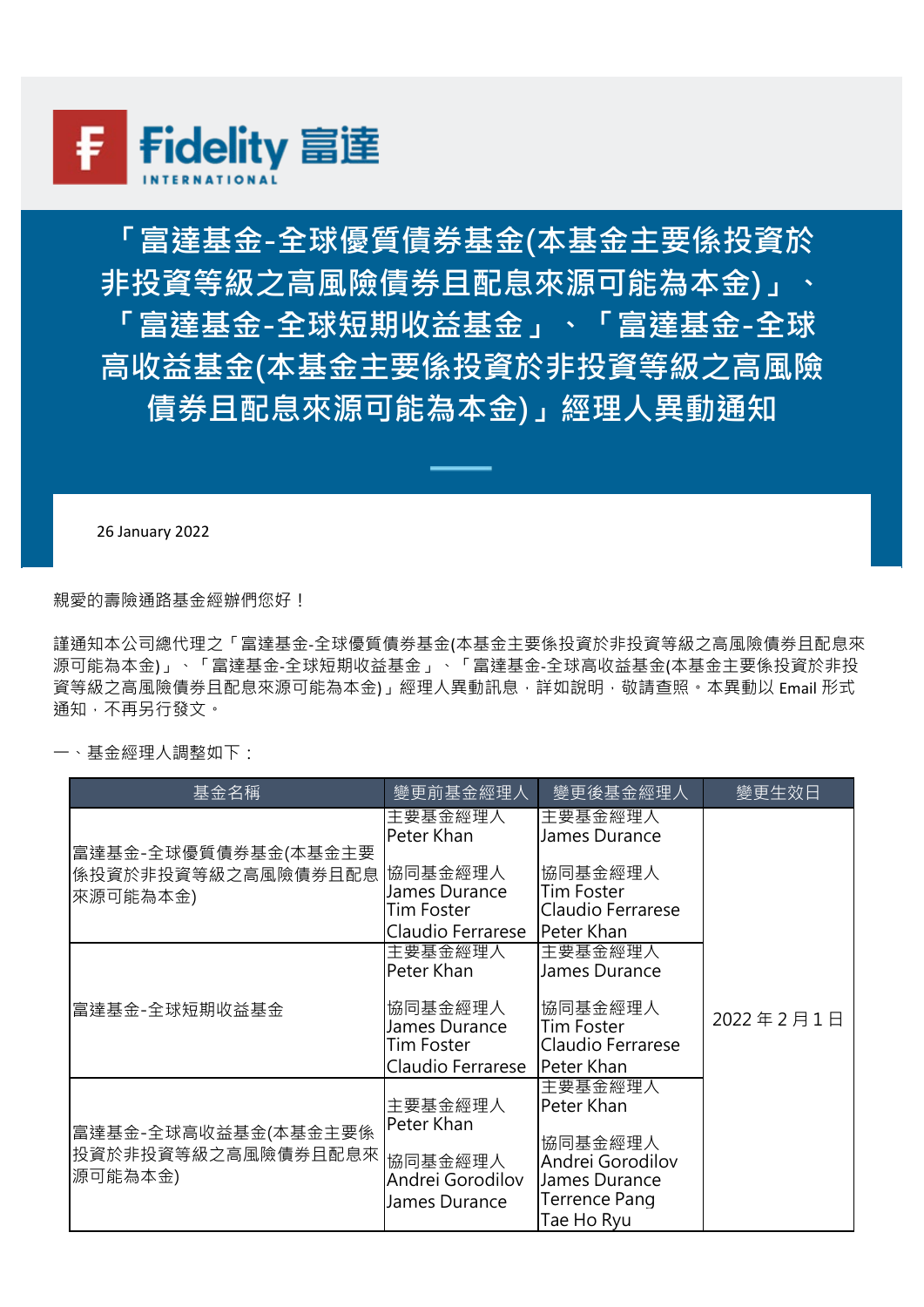## **二、**基金經理人簡介

## **經理人姓名:James Durance**

學歷:西班牙 IESE 商學院工商管理碩士

經歷:擁有 20 年以上的投資經驗, 於 2013 年加入富達倫敦, 擔任汽車和運輸行業的高級信用分析 師, 之後於 2015 年加入投資組合管理團隊。自 2019 年 1 月起, 擔任富達全球高收益基金 (本基金主要係投資於非投資等級之高風險債券且配息來源可能為本金)的協同經理人。加入富 達之前,於 2006 年至 2013 年在摩根十丹利擔任信用分析師, 涵蓋投資級和高收益信貸,並 涉足債券、貸款和衍生資產類別。

## **經理人姓名:Tim Foster**

- 學歷:英國劍橋大學自然科學榮譽理學碩士
- 證照:特許財務分析師(CFA)
- 經歷:18 年以上投資經驗。2003 年加入富達倫敦擔任計量分析師,2007 年升任為投資組合經理 人,主要負責短天期投資組合管理,包括公司債及通膨連結債。自 2017 年 4 月起,擔任富達 永續發展策略債券基金(本基金主要係投資於非投資等級之高風險債券且配息來源可能為本金) 的協同經理人。

# **經理人姓名:Claudio Ferrarese**

- 學歷:英國倫敦國王學院金融數學理學碩士
- 經歷:擁有 18 年以上的投資經驗,於 2006 年加入富達倫敦,成為量化研究團隊的一員。2015 年 成為助理基金經理人,主要負責總回報和絕對回報策略,於 2016 年晉升為協同經理人。自 2017年4月起,擔任富達永續發展策略債券基金(本基金主要係投資於非投資等級之高風險 債券且配息來源可能為本金)的協同經理人。在加入富達之前,曾於羅馬的 Capitalia Banking Group 擔任結構性金融分析師。

#### **經理人姓名:Peter Khan**

- 學歷:美國紐約大學史登商學院金融和國際商務工商管理碩士
- 經歷:擁有 28 年以上的投資經驗,於 2000 年加入富達倫敦,擔任交易員,並於 2003 年晉升為交 易主管。於 2009 年成為投資組合經理,負責多個全球固定收益投資組合,包括富達全球高收 益基金(本基金主要係投資於非投資等級之高風險債券且配息來源可能為本金)和富達全球優質 債券基金(本基金主要係投資於非投資等級之高風險債券且配息來源可能為本金)。在加入富達 之前, 在 Bayerische Hypo-und-Vereinsbank 擔任倫敦歐洲債券部門的交易主管。

# **經理人姓名:Andrei Gorodilov**

- 學歷:美國哥倫比亞大學國際事務&國際銀行與金融碩士
- 經歷:於 2004年加入富達,擔任資深信用分析師,研究範疇涵蓋電訊、科技、新興歐洲市場。 2009 年 6 月起擔任富達歐洲高收益基金(本基金主要係投資於非投資等級之高風險債券且配 息來源可能為本金)的助理基金經理人,2013 年 2 月 1 日起正式成為主要基金經理人。